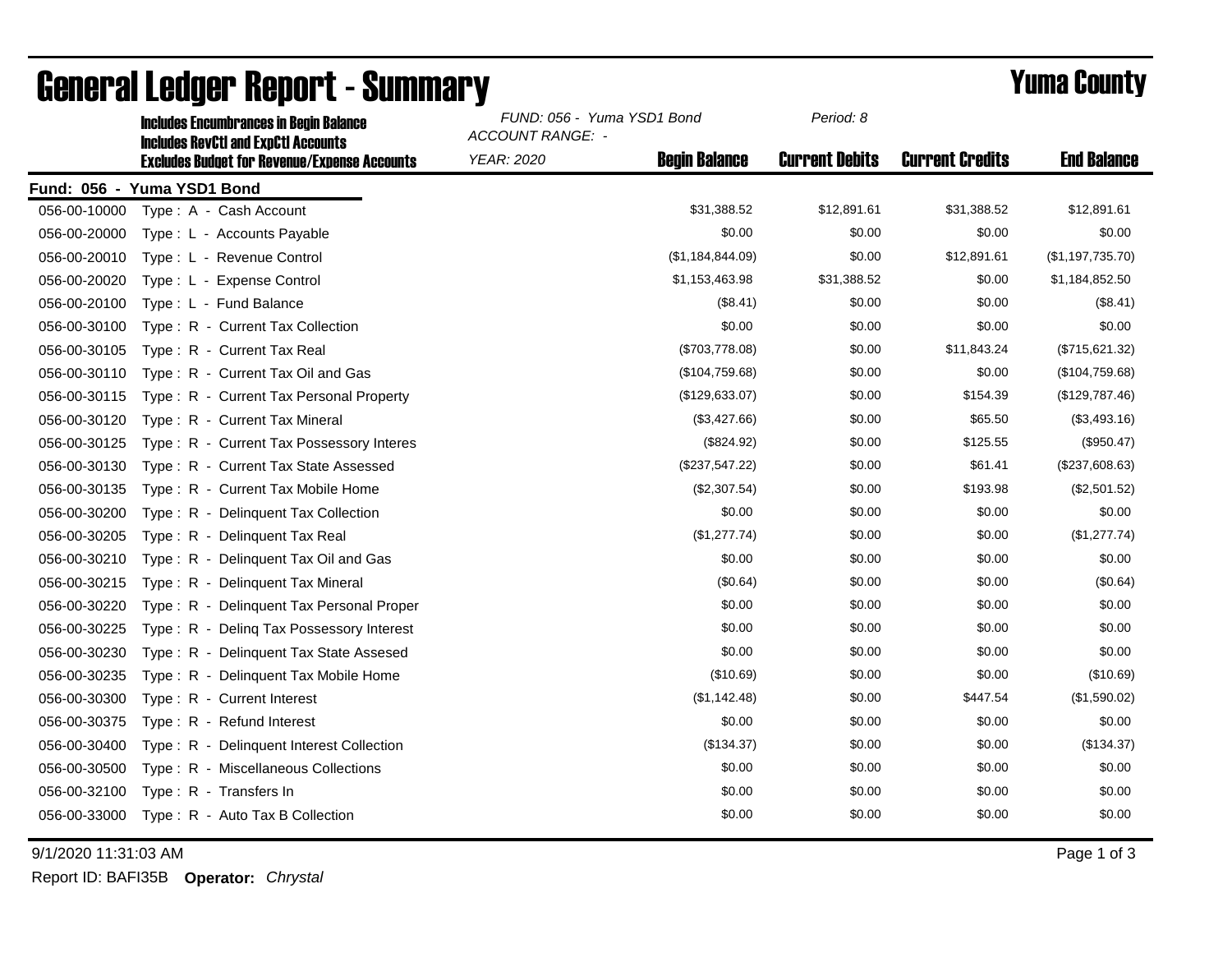| priigi.gi fanñal. Venni. ( - 9miniigi.).<br>I UIIIA VUUIILY                                 |                             |                                                |                             |              |                       |                                  |                    |  |
|---------------------------------------------------------------------------------------------|-----------------------------|------------------------------------------------|-----------------------------|--------------|-----------------------|----------------------------------|--------------------|--|
| <b>Includes Encumbrances in Begin Balance</b><br><b>Includes RevCtI and ExpCtI Accounts</b> |                             | FUND: 056 - Yuma YSD1 Bond<br>ACCOUNT RANGE: - |                             |              | Period: 8             |                                  |                    |  |
| <b>Excludes Budget for Revenue/Expense Accounts</b>                                         |                             | <b>YEAR: 2020</b>                              | <b>Begin Balance</b>        |              | <b>Current Debits</b> | <b>Current Credits</b>           | <b>End Balance</b> |  |
| Fund: 056 - Yuma YSD1 Bond                                                                  |                             |                                                |                             |              |                       |                                  |                    |  |
| Type: R - Auto Tax A & F Collection<br>056-00-33100                                         |                             |                                                |                             | \$0.00       | \$0.00                | \$0.00                           | \$0.00             |  |
| Type: X - Transfer Out<br>056-00-49401                                                      |                             |                                                |                             | \$0.00       | \$0.00                | \$0.00                           | \$0.00             |  |
| Type: X - Checks Written / ACH Transfer<br>056-00-49500                                     |                             |                                                | \$1.153.463.98              |              | \$31.388.52           | \$0.00                           | \$1,184,852.50     |  |
|                                                                                             | Fund: 056 - Yuma YSD1 Bond  |                                                | Totals :                    | (S31,380.11) | \$75,668.65           | \$57.171.74                      | (\$12,883.20)      |  |
|                                                                                             | <b>Total Fund Revenues:</b> | \$12,891.61                                    | <b>Total Fund Expenses:</b> | \$31,388,52  |                       | <b>Net Revenue Over Expense:</b> | (\$18,496.91)      |  |

## Pononal Ledger Donont - Cummany Vuma County - Summary Yuma County